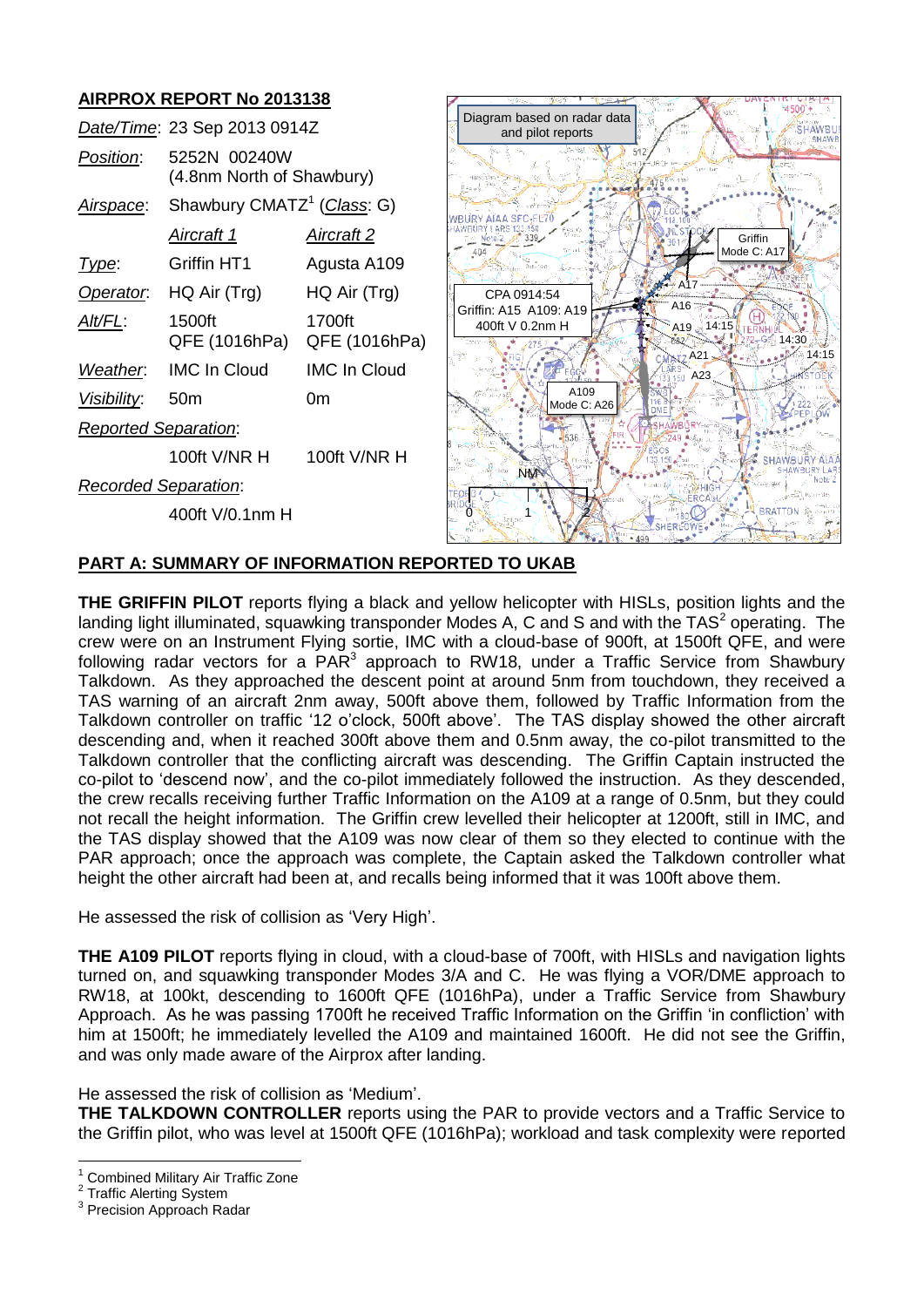as 'low'. When the Griffin was at a range of around 6nm from touchdown, she noticed a conflicting contact 'painting' on the radar display; she looked over to the Director's screen and saw that the contact was the A109 displaying the VOR squawk. The Talkdown controller asked the Approach controller if Traffic Information on the Griffin had been passed to the A109 pilot and Approach confirmed that it had. Talkdown 'called' the A109 to the Griffin pilot '12 o'clock, 1mile'; the controller thought that the Griffin pilot replied 'visual' and that the A109 was '100ft above'. The PAR approach was continued normally and, when the Griffin reached 0.5nm from touchdown, its pilot asked the controller to confirm the height of the A109; following consultation with the Approach controller, the Talkdown controller confirmed that the A109 had been 100ft above the Griffin.

She perceived the severity of the incident as 'Low'.

**THE APPROACH CONTROLLER** reports 'low' workload and 'easy' task complexity whilst providing Traffic Services to two aircraft, and having been on console for around 45min. The Griffin was in the RTC $<sup>4</sup>$ , and the A109 was in the VOR hold. As the Griffin pilot climbed away from his first low-</sup> approach, the controller passed him Traffic information on the A109 and then passed Traffic Information on the Griffin to the A109 pilot. As the A109 exited from the hold, its pilot was instructed to 'report beacon outbound'; at this point the Griffin had been handed over to the Talkdown controller. As the A109 tracked north towards the Griffin, Approach passed Traffic Information on the Griffin to the A109 pilot. Approach then recalls passing information on the confliction, through a third qualified radar controller, to the Talkdown controller. The A109 pilot requested the height of the Griffin and Approach replied that it was at 1500ft; the A109 pilot replied that he was stopping his helicopter's descent at 1600ft and requested updated Traffic Information. The Approach controller reports that the Griffin was 1nm south of the A109 and no longer in confliction with it.

He perceived the severity of the incident as 'Medium'.

**THE ATC SUPERVISOR** reports that the Unit and controller workloads were 'Low' but was not in the Approach Control Room and did not witness the occurrence.

### **Factual Background**

The Shawbury weather at 0850 and 0950 was reported as:

METAR EGOS 230850Z 12003KT 6000 BR FEW008 OVC010 16/15 Q1025 GRN BECMG 8000 GRN METAR EGOS 230950Z 12004KT 8000 HZ FEW009 OVC011 17/15 Q1025 GRN NOSIG

### **Analysis and Investigation**

### **Military ATM**

All heights/altitudes quoted are based upon SSR Mode C from the radar replay unless otherwise stated.

The Griffin pilot was receiving radar vectors for a PAR and the A109 pilot was conducting a COPTER VOR/DME for RW18 (Figure 1). In a post-incident review, the Approach controller mentioned a degree of confusion as to which procedure was being flown but, at 0855:21, the Approach controller offers the procedure minima for a VOR/DME approach to RW18. As the Griffin climbed out to conduct Radar Training Circuits, Approach informed the A109 in the hold, and both aircraft were controlled on the same frequency.

 $\overline{a}$ 

<sup>4</sup> Radar Training Circuit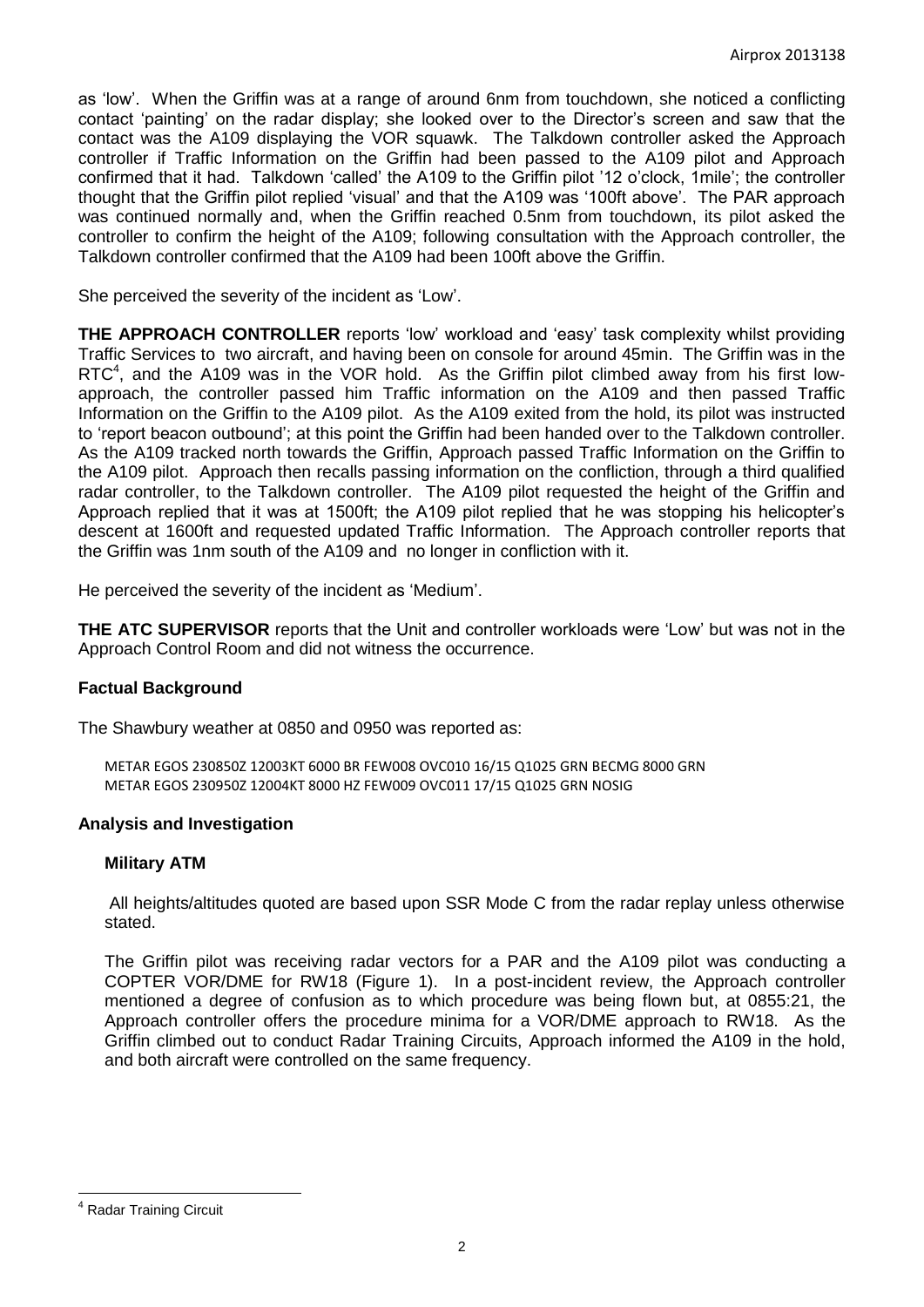

Figure 1: Shawbury COPTER VOR/DME Rwy18 (procedure in force at time of incident).

When the A109 reported 'final hold', the Approach controller replied, '*[A109 c/s], roger, report beacon outbound*.' The RAF Shawbury ATC Aide Memoire and RT Guide for the Defence Helicopter Flying School state that a clearance is needed to approve the procedure, as in 'cleared VOR/DME, report beacon outbound', and the notes section reminds controllers to apply a height restriction, if required.

At 0912:39, the A109 was abeam the airfield, its pilot requesting to leave the hold to conduct the procedure; the Griffin was approximately 7nm downwind in the radar pattern (Figure 2). The A109 pilot reported 'beacon outbound' and, at 0912:43, the Approach controller approved the procedure with, '*[A109 c/s], report base leg, checks complete, Shawbury QFE 1016*.'



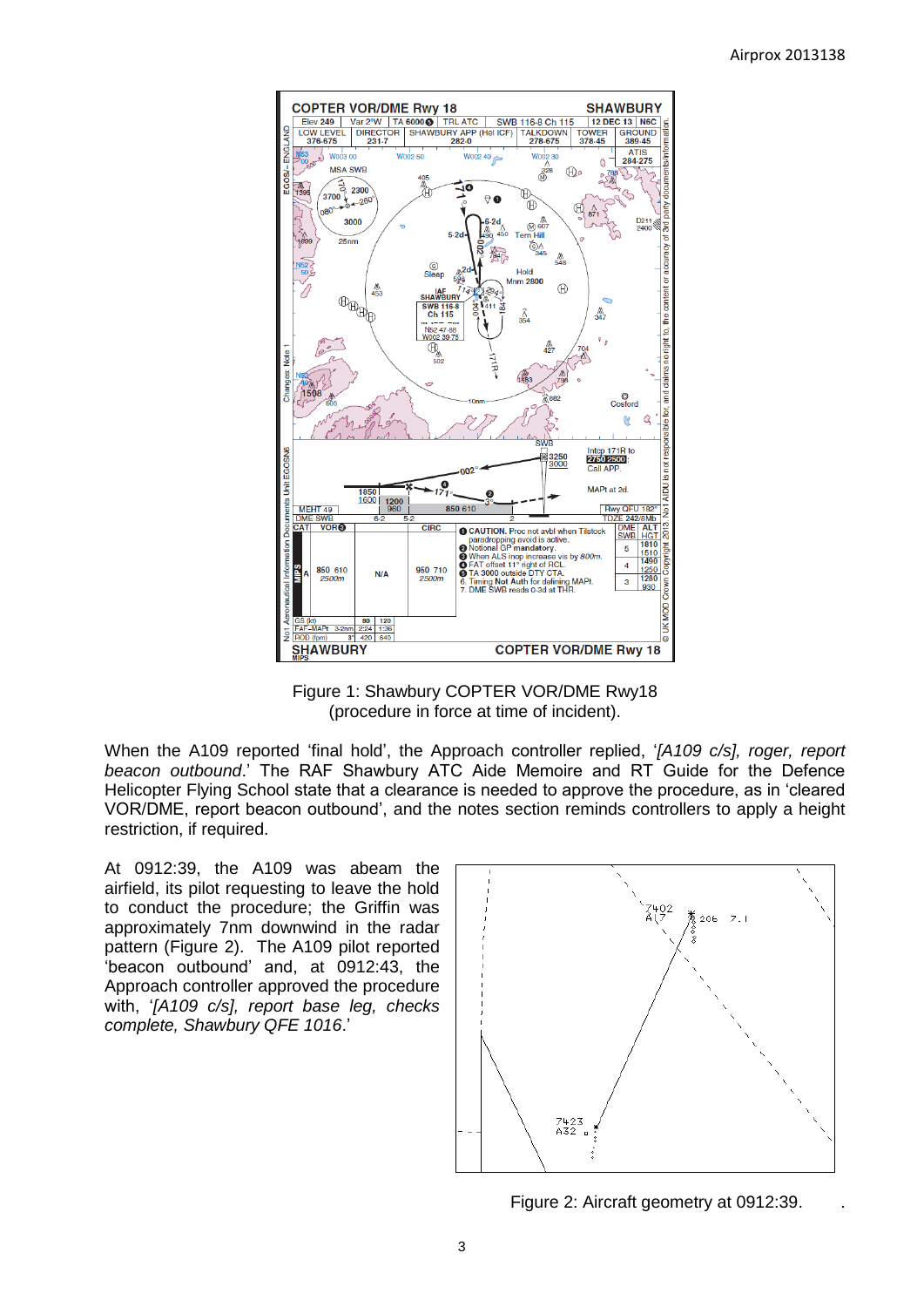At this point, the Griffin was at 1500ft QFE whilst the A109 had been cleared down to 1600ft QFE, as per the procedure shown in Figure 1; with the Griffin expected to be turned in at approx 8nm, both aircraft were allowed to track towards each other with 100ft separation in IMC. The procedure taught at Shawbury, as part of the controller training package, was to build in 500ft

separation or to remain in the hold, irrespective of the type of ATS<sup>5</sup>; under these rules, the A109 pilot should have been instructed not to descend below 2000ft QFE until advised to do so, and Traffic Information should have been passed on the Griffin pilot. The 'final hold' or 'beacon outbound' transmissions are both suitable points at which height restrictions may be applied.

The Griffin was handed over from Approach to the Talkdown controller at 0913:27 (Figure 3); at the same time, the Approach controller passed accurate Traffic Information to the A109 pilot, "[A109 c/s]*, traffic right one o'clock, four miles, opposite direction, Shawbury rotary, height one thousand five hundred feet, descending on Talkdown",* this was acknowledged by the A109 pilot.



Figure 3: Aircraft geometry at 0913:27 when Traffic Information was passed.

At 0914:04, Approach passed Traffic Information, via a third party controller, to the Talkdown controller and, at 0914:23, the Talkdown controller passed Traffic Information to the Griffin pilot, *'[Griffin c/s] traffic, twelve o'clock, one mile, opposite direction, has been called, VOR traffic,*  Agusta 109'; this was non-standard Traffic Information that omitted height details<sup>6</sup>. The transcript of the reply to the Traffic Information is unintelligible in parts, but was recorded as "[Griffin c/s]*, ??, looks like he is in the descent two hundred feet above us*.' The Talkdown controller thought that the Griffin pilot had confirmed visual contact with the A109, but he had seen the A109 on the TAS display, and was taking an avoiding action descent; the Griffin descended to 1,200ft QFE. At the end of the talkdown, the Griffin pilot asked what height the traffic was at and was informed "*100ft above*" by the Talkdown controller.

At 0914:27, the Approach controller updated the Traffic Information to the A109 pilot with, "[A109 c/s]*, previously called traffic in your twelve o'clock, half a mile*." The A109 pilot requested the height and was informed "*1,500 feet, descending on* Talkdown". A further update was requested by the A109 pilot at 0915:12, and he was informed that the Griffin was 1nm to the south. Figure 4 shows the separation at 0914:40, immediately after the A109 had reported level at 1600ft QFE.



Figure 4: Aircraft geometry at 09:14:40.

The A109 crew had been passed Traffic Information at 4nm and 1nm, and appear from their reports to be more comfortable with the situation as it unfolded, despite the fact that their TAS

 $\overline{\phantom{a}}$ 

<sup>&</sup>lt;sup>5</sup> Air Traffic Service

 $6$  CAP413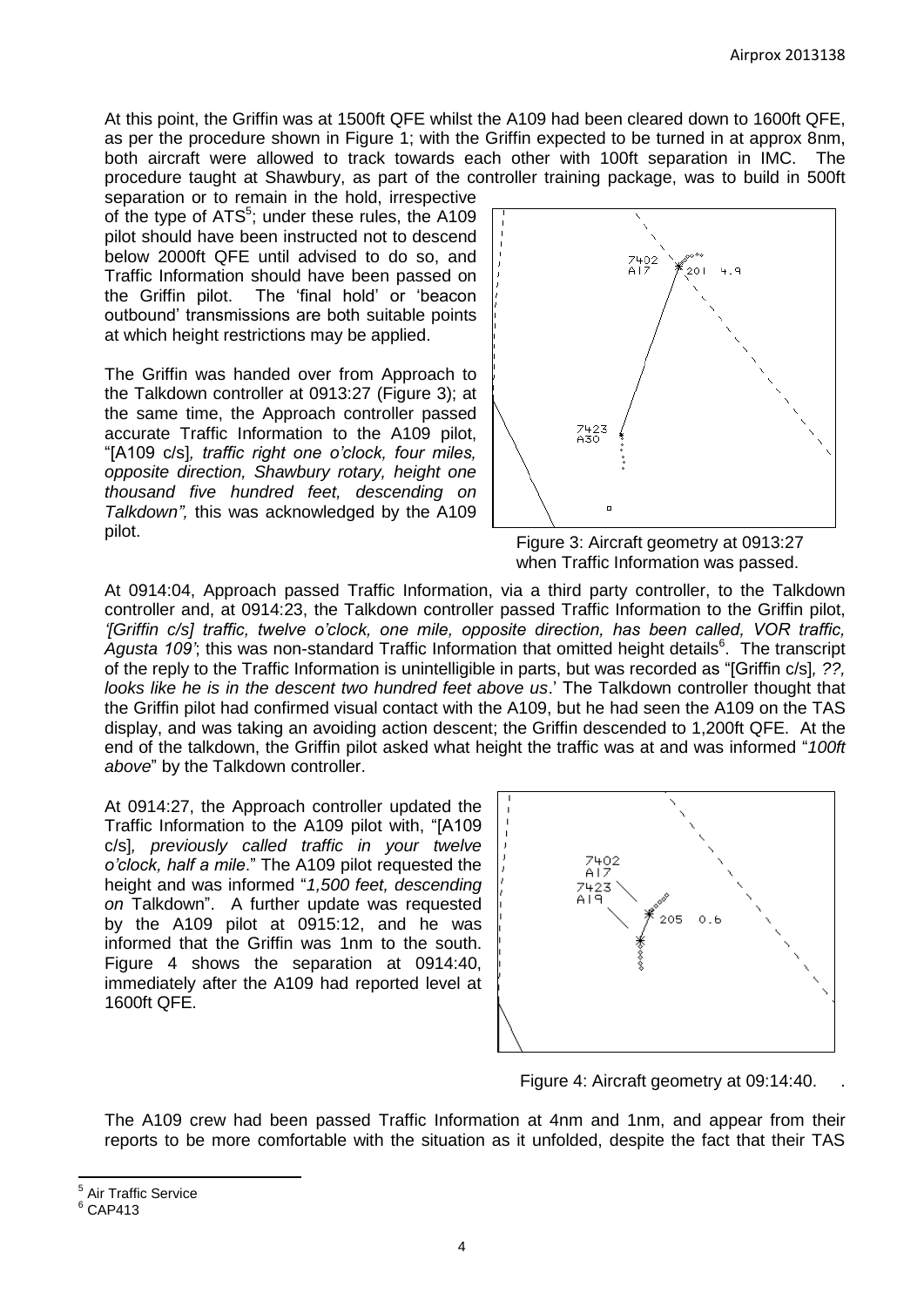was unserviceable. The Griffin crew were not provided information on the A109 as they turned inbound on finals, but they were aware of the traffic being cleared for the procedure. Both crews selected a Traffic Service, despite being IMC, and may have been better served by a Deconfliction Service. The guidance material to CAP 774 Chapter 3 Para 3 states that 'pilots should be aware that a Traffic Service might not be appropriate for flight in IMC when other services are available.'

BM SPA contends that, despite the provision of a Traffic Service, Shawbury's procedures required a minimum of 500ft separation between IFR recoveries unless lateral separation could be guaranteed. Furthermore, BM SPA contends that the Approach controller was not aware of, or did not appreciate, the respective flight paths and that adequate vertical separation was not built in; any confusion could have been allayed with clearer communication and would have reinforced the need to build in vertical separation. The Approach controller must not have appreciated the respective flight paths and, during such a low intensity session, failed to pay adequate attention to monitoring the situation, and did not provide adequate separation or timely and accurate Traffic Information.

Contributory factors include the lack of Traffic Information to the Griffin crew as they were vectored onto finals, and incomplete Traffic Information when the A109 was 1nm away on a reciprocal heading. The avoiding action taken by the Griffin pilot would have been entirely unnecessary had procedures been followed and separation built in. Chapter 5 of CAP 413 states that the level of conflicting aircraft should be called, if known. During this incident, the heights of both aircraft were known, and were omitted from two sets of Traffic Information; this was emphasised by the pilots requesting height information on both occasions. The Approach controller ultimately had the duty of care to keep aircraft safe and provide a level of protection for the Talkdown controller.

The COPTER VOR/DME procedure has potential latent failures because it allows aircraft to descend to within 100ft of recovering radar traffic. The procedure has been reviewed but remains unchanged because possible amendments produce other undesirable effects; positive ATC control has to compensate for the procedural shortfall.

One of the safety barriers in this incident sequence was training and supervision in ATC, but it did not perform as expected. An inexperienced shift was not closely supervised, although traffic levels were low. A Supervisor would be expected to provide guidance and intervention. The Approach controller did not have Training Objectives signed-off for applying safe separation standards and the Talkdown controller did not have avoiding action on PAR signed off; this questions whether the controllers were suitably trained to deal with the incident. The risk perception for the controllers differed from the aircrew (the Griffin pilot described severity as 'high' as opposed to the Talkdown controller as 'low'; the pilot and controller of the A109 both assessed severity as 'medium'). For the Talkdown controller to view this as low severity incident, considering only 100ft separation in IMC, suggests a lack of appreciation of the whole situation and lack of knowledge of how precision radar depicts a return versus the real-world separation.

# **Comments**

### **HQ Air Command**

It is concerning that both aircraft involved in this incident were flying in IMC in receipt of a Traffic Service, once again indicating a lack of understanding as to what each level of  $ATSOCAS<sup>7</sup>$ provides. The selection of a Deconfliction Service by one or other of the aircraft involved may well have alerted the controllers sooner to the inherent confliction problems of the differing procedures. Encouragingly, RAF Shawbury has already taken steps to increase the understanding amongst aircrew of the importance of selecting an ATS appropriate to the prevailing weather conditions and has also reviewed the approach procedures in light of this incident.

 $\overline{a}$ <sup>7</sup> Air Traffic Control Services Outside Controlled Airspace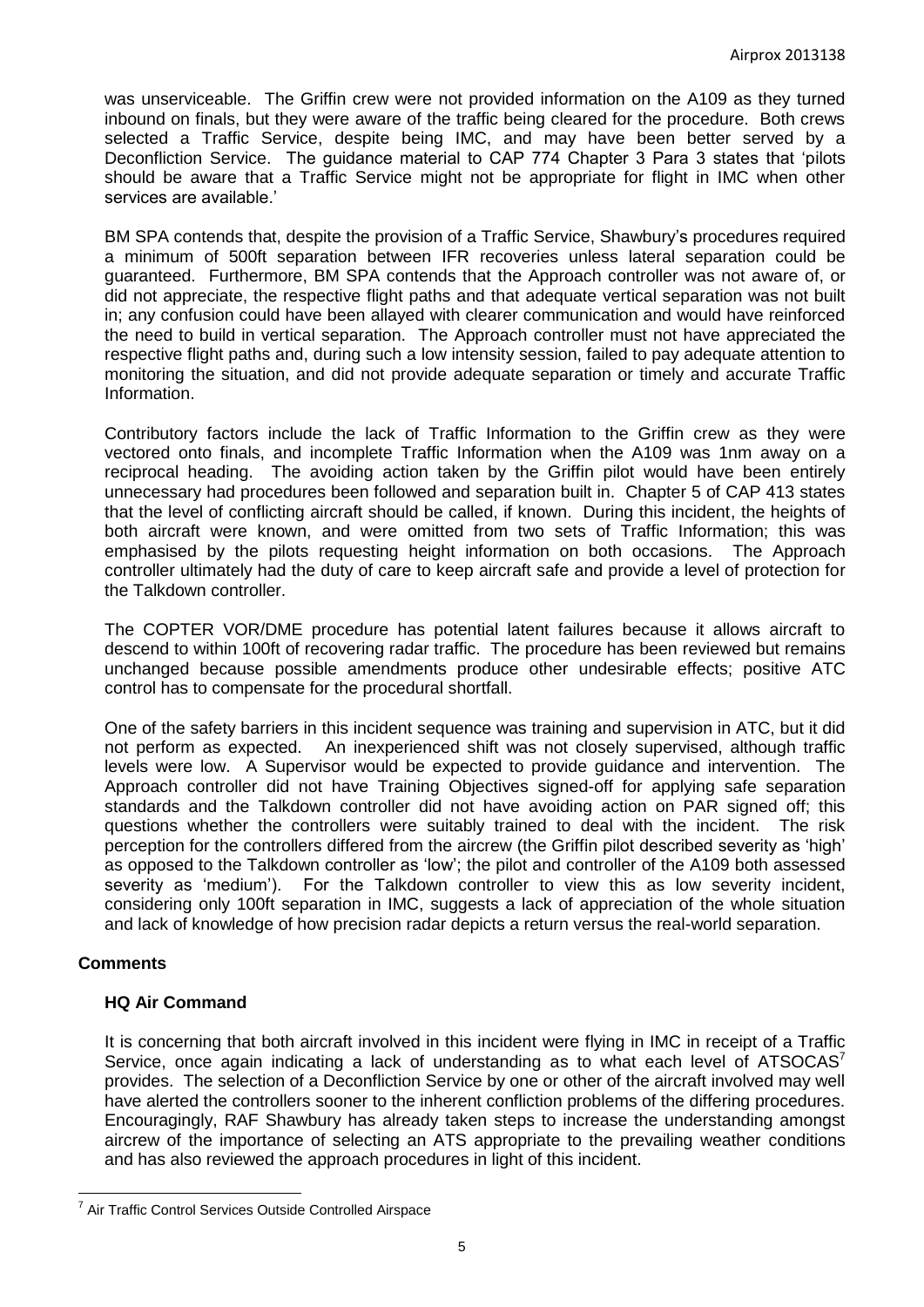### **Summary**

This incident occurred 5nm north of RAF Shawbury between a Griffin and an A109. The A109 had been cleared to descend to 1600ft QFE whilst conducting a COPTER VOR/DME for RW18, under a Traffic Service from the Shawbury Approach controller. The Griffin was at 1500ft QFE, on a PAR approach, under a Traffic Service from the Shawbury Talkdown controller.

#### **PART B: SUMMARY OF THE BOARD'S DISCUSSIONS**

Information available included reports from the pilots of both ac, transcripts of the relevant RT frequencies, radar photographs/video recordings, reports from the air traffic controllers involved and reports from the appropriate ATC and operating authorities.

The Board first looked at the procedural aspects of the incident and noted that both helicopters were being flown in IMC under Traffic Services; some members opined that Deconfliction Services would have been more appropriate to the weather conditions. Whilst other members agreed about the type of ATS<sup>8</sup>, they were not convinced that the Approach controller would have applied any more separation as a result because he appeared not to have assimilated that the PAR and COPTER VOR/DME procedures had only 100ft separation between them. It was suggested that the procedures could be reviewed to provide greater separation, but Air Traffic members informed the Board that this was probably not practical, and that there were many procedures at many airfields that were not compatible with each other, the key was that ATC should not allow aircraft to be cleared to conduct them at the same time. In this instance, ATC members opined that either the A109 pilot should have been instructed to remain in the hold until the Griffin had descended sufficiently on PAR, or Approach could have used radar vectors to horizontally separate the aircraft.

Turning to the actions of the controllers, the Board noted that the Approach controller had reported his workload as 'low' and members wondered whether low arousal may have contributed to his misjudgement and the lack of sufficient Traffic Information to the A109 regarding the Griffin's height. This lead to the Board discussing why another member of the controlling team had not noticed the conflict. In this respect, the Board noted that the military ATM report comments that this was an inexperienced shift that was not closely supervised, and the Board wondered whether the Supervisor should also have been available (he was not in the control room at the time) to monitor events. The Board was informed that one of the Supervisor's key roles is to spot human error. In the RAF, there is normally only one supervisor who splits their attention between the dislocated visual and radar control rooms; the RN employs 2 supervisors in their ATC towers, one for each area. With only one Supervisor, that individual has to continually monitor the traffic situation and controllers' workloads in separate areas so that they can prioritise support to the right individuals in the right place at the right time. The Board agreed that, in this case, the traffic levels had been low, and so it was understandable for the Supervisor to have prioritised support to other members of the team even though the radar team were inexperienced. Members noted that civilian ATC units rarely employ a supervisor but in military ATC there is a greater turn-over of personnel, a higher training load and the controlling task is arguably more dynamic and diverse; given these elements military ATC members reported that the Supervisor is a valuable member of the team and there have been many examples of supervisors intervening appropriately to prevent human error leading to an incident.

Finally, the Board also noted that there were irregularities in the controllers' training records regarding their competence in demonstrating the ability to ensure separation of aircraft. However, members were informed that this was 'just' an administrative issue because both controllers would have demonstrated their competence to a Local Examining Officer during a live exam and, if necessary, using a simulator; the Board were somewhat placated by this explanation but reflected that the incomplete training records were themselves indicative of supervisory inattention.

 $\overline{a}$ 

<sup>&</sup>lt;sup>8</sup> Air Traffic Service